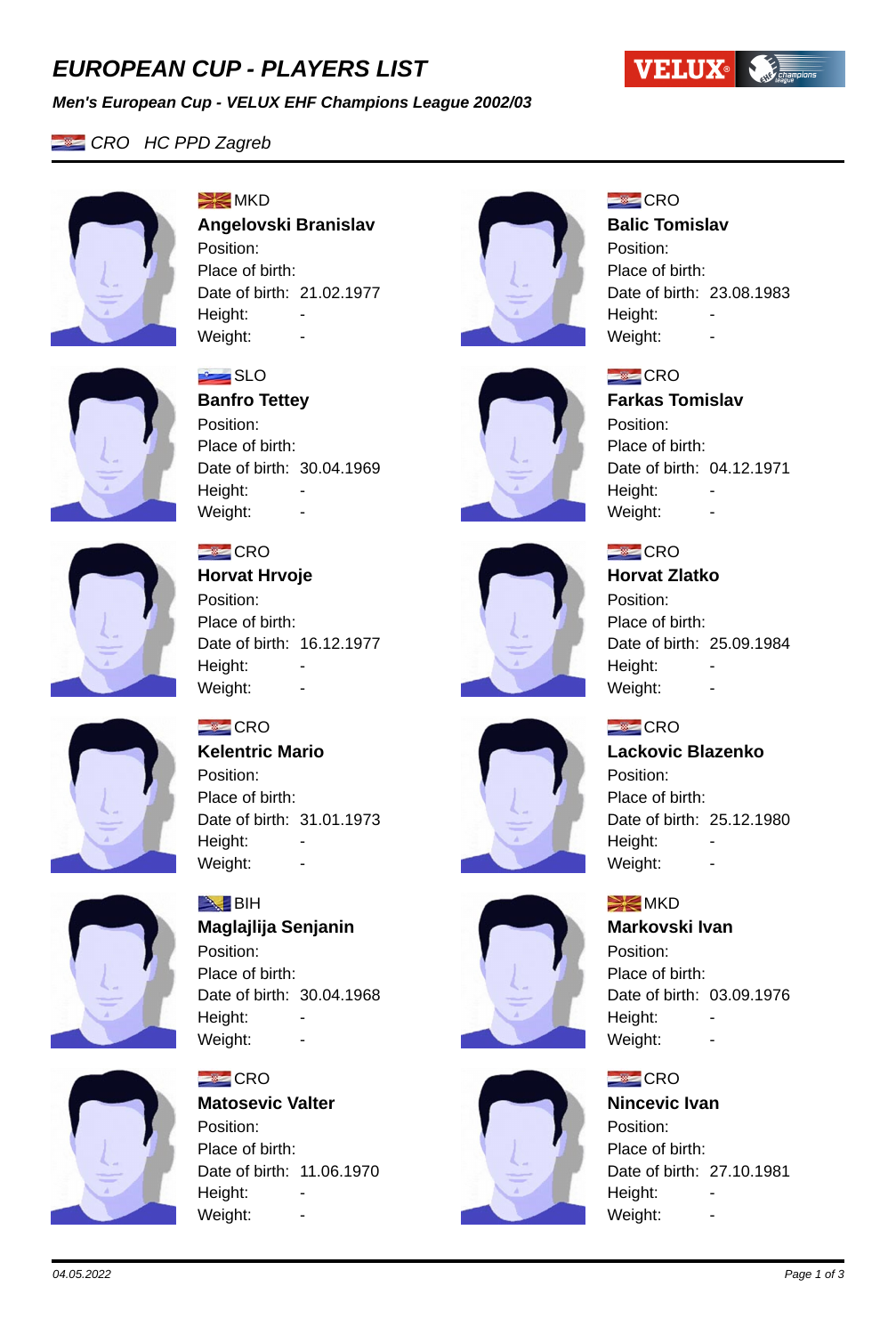# *EUROPEAN CUP - PLAYERS LIST*

### *Men's European Cup - VELUX EHF Champions League 2002/03*





### $E$ CRO **Obran Dario**

 $E = CRO$ 

Position:

Height:

Place of birth:

**Remeta Kresimir**

Date of birth: 03.11.1982

Position: Place of birth: Date of birth: 20.02.1983 Height: -Weight:





**Pasalic Matej**

Position: Place of birth: Date of birth: 02.04.1984 Height: Weight:

**VELUX West Linguist** 



# **Sladoljev Tomislav**

Position: Place of birth: Date of birth: 07.07.1982 Height: Weight: -



# $E = CRO$

Weight: -

**Spoljaric Denis Milan** Position: Place of birth: Date of birth: 20.08.1979 Height: Weight: -



# $E$ CRO **Sprem Goran** Position:

Place of birth: Date of birth: 06.07.1979 Height: Weight: -

# $E = CRO$

**Sulic Renato** Position: Place of birth: Date of birth: 12.10.1979

## $E$ CRO

## **Vukovic Drago**

Height: -Weight: -

Position: Place of birth: Date of birth: 03.08.1983 Height: Weight: -



# $\geq$  MKD

**Stoilov Mitko** Position: Place of birth: Date of birth: 04.02.1983 Height: Weight: -



# $=$  CRO

**Udovicic Ivica** Position: Place of birth: Date of birth: 22.01.1964 Height: Weight: -